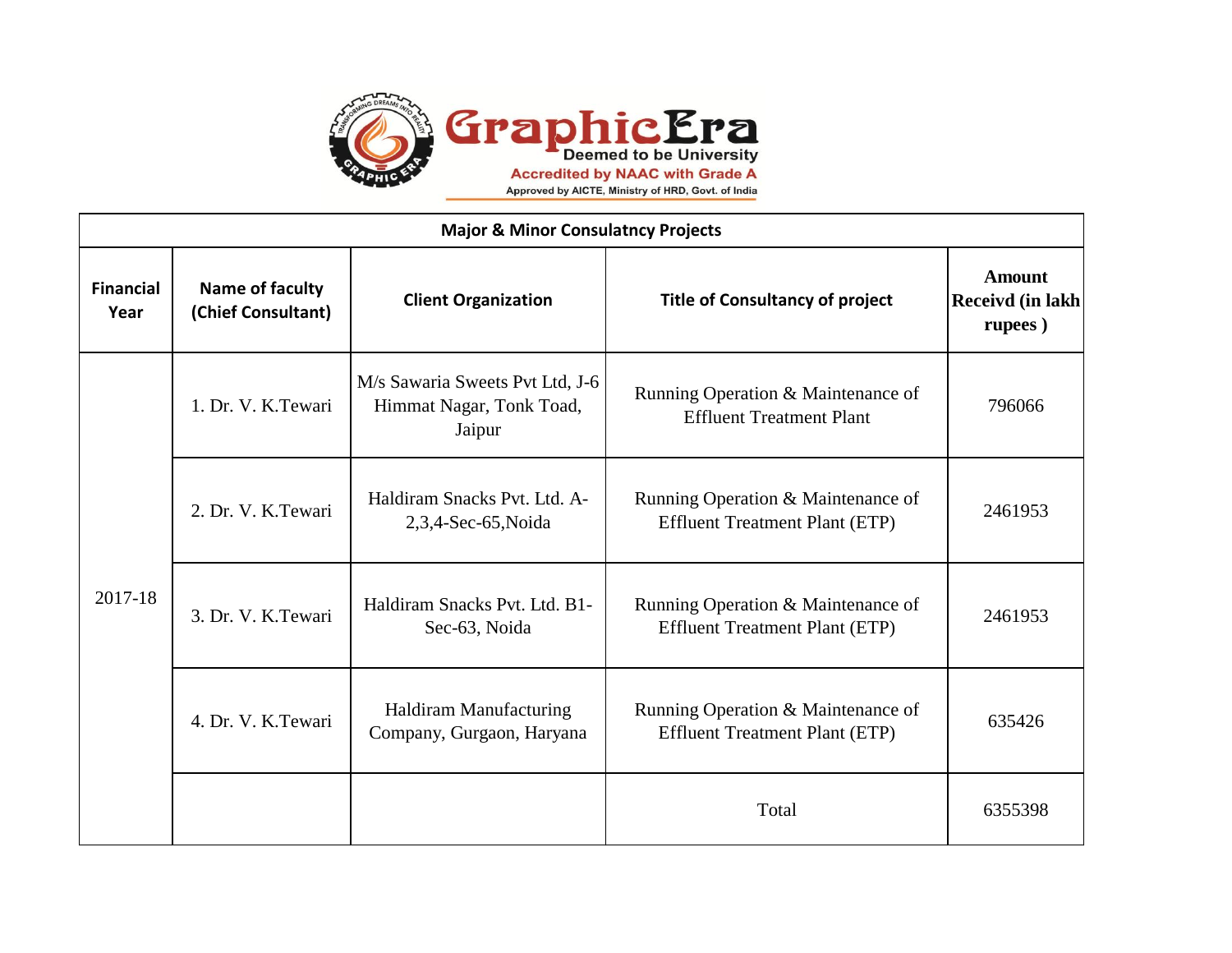| 2016-17 | 1. Dr. V. K.Tewari            | Gopalji Dairy Foods Pvt. Ltd.<br>Kherpur, kaerabad, Pilkuha,<br>Hapur              | Effluent Treatment Plant (ETP), Sewage<br>Treatment Plant (STP) and Rainwater<br>Harvesting Sysytem (RHWS) at (UP)                    | 1992943 |
|---------|-------------------------------|------------------------------------------------------------------------------------|---------------------------------------------------------------------------------------------------------------------------------------|---------|
|         | 2. Dr. V. K.Tewari            | <b>Uttarakhand Renewable Energy</b><br>Development Agency, Govt. of<br>Uttarakhand | Preparation of DPR and Various<br>Engineering drwaings for capacity<br>enhancement of RAYAT Mini Hydel Project                        | 324000  |
|         | 3. Dr. V. K.Tewari            | <b>Uttarakhand Renewable Energy</b><br>Development Agency, Govt. of<br>Uttarakhand | Promoting ultra-low head micro hydropower<br>technology to increase access to renewable<br>energy for productive uses in rural india" | 2181000 |
|         | 4. Dr. V. K.Tewari            | Haldiram Manufacturing<br>Company, Gurgaon, Haryana                                | Running Operation & Maintenance of<br><b>Effluent Treatment Plant (ETP)</b>                                                           | 2712096 |
|         | 5.Dr. V. K.Tewari             | <b>GEU STEP</b>                                                                    | Running Operation & Maintenance of<br><b>Effluent Treatment Plant</b>                                                                 | 190000  |
|         | 6. Dr. D. P.<br>Gangodkar     | <b>TCS</b>                                                                         | <b>Online Examination</b>                                                                                                             | 286981  |
|         | 7. Dr. Devesh Pratap<br>Singh | <b>Technosoft Consultants</b>                                                      | Up-gradation of MIS application and<br>Development of application                                                                     | 405000  |
|         | 8. Dr. V. K.Tewari            | M/s Goodrich Carbohydrates<br>Ltd., SCO-2, First Floor, Sec-8,<br>Karnal, Haryana  | <b>Upgradation of Effluent Treatment Plant</b><br>$(ETP)$ of                                                                          | 4500000 |
|         | 9.Dr. Devesh Pratap<br>Singh  | Global Infoways                                                                    | Updation and Maintenance of SIM                                                                                                       | 1500000 |
|         | 10. Dr. P. Thakur             | <b>Renascent Consultant</b>                                                        | <b>Installation of House Wiring</b>                                                                                                   | 1000000 |
|         | 11. Dr. P. Thakur             | Delite AC                                                                          | Fault Detection and Maintenance of Air<br>Conditioners                                                                                | 130435  |
|         | 12.Dr. D. P.<br>Gangodkar     | NSE-IT Ltd.                                                                        | <b>Online Examination</b>                                                                                                             | 219945  |
|         | 13.Dr. D. P.<br>Gangodkar     | <b>TCS</b>                                                                         | <b>Online Examination</b>                                                                                                             | 744291  |
|         | 14.Dr. D. P.<br>Gangodkar     | <b>TCS</b>                                                                         | <b>Online Examination</b>                                                                                                             | 522900  |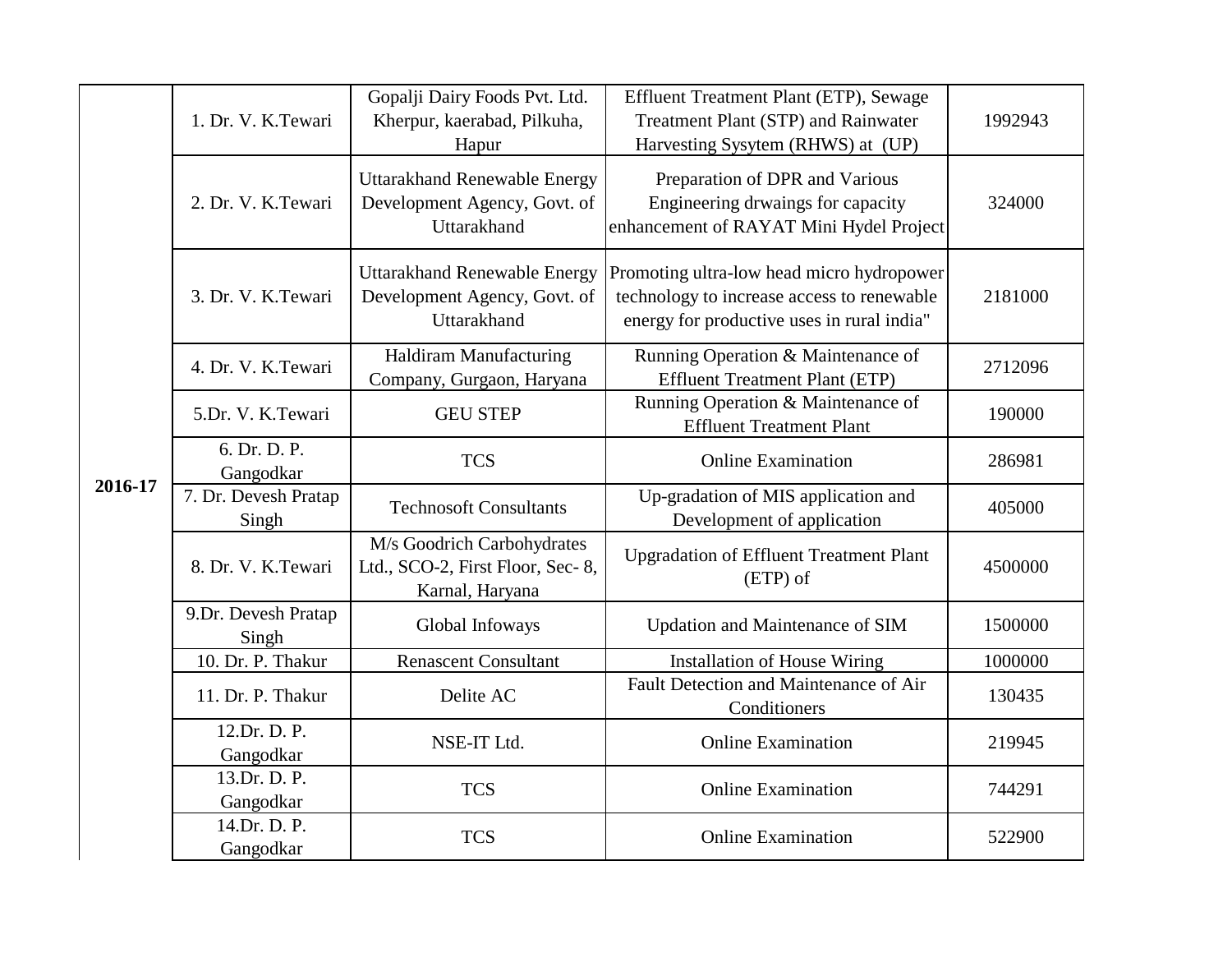|         | <b>Total</b>                   |                                                                                                                                                                                                      |                                                                                                                    | 16709591 |
|---------|--------------------------------|------------------------------------------------------------------------------------------------------------------------------------------------------------------------------------------------------|--------------------------------------------------------------------------------------------------------------------|----------|
|         | 1. Dr. V. K.Tewari             | Gopalji Dairy Foods Pvt. Ltd.<br>Kherpur, kaerabad, Pilkuha,<br>Hapur                                                                                                                                | Effluent Treatment Plant (ETP), Sewage<br>Treatment Plant (STP) and Rainwater<br>Harvesting Sysytem (RHWS) at (UP) | 5999886  |
|         | 2. Dr. V. K.Tewari             | Haldiram Snacks Pvt. Ltd. B1-<br>Sec-63, Noida                                                                                                                                                       | Running Operation & Maintenance of<br><b>Effluent Treatment Plant (ETP)</b>                                        | 2451059  |
|         | 3. Dr. V. K. Tewari            | Haldiram Snacks Pvt. Ltd. A-<br>2,3,4-Sec-65, Noida                                                                                                                                                  | Running Operation & Maintenance of<br><b>Effluent Treatment Plant (ETP)</b>                                        | 2246804  |
|         |                                | <b>Ashmeet Associates Engineers</b><br>4. Dr Pawan Kr Emani $\alpha$ Contractors (at 3 projects sites<br>in UP & Uttarakhand)                                                                        | Provision of expertise service on Testing of<br><b>Material Strength</b>                                           | 200000   |
| 2015-16 | 5. Dr. M. P. Singh             | Savera Educational and Book<br><b>Suppliers Meerut</b>                                                                                                                                               | Market sensitization for publications                                                                              | 100000   |
|         | 6. Dr. K. K. Gupta             | Constructions (at two projects<br>sites in Dehradun, Uttarakhand-<br>1. Abhimanyu Cricket Academy<br>, Jouri Gram, DDN<br>2. Construction of King's avenue<br>Apartments at Teg Bahadur<br>Road DDN) | Provision of expertise service on Testing of<br>Material Strength and Soil Testing for<br>Alankrita                | 200000   |
|         | 7. Mr. Sandeep<br>Chaudhary    | AMOGEO ITES, Dehradun                                                                                                                                                                                | Training programme for sales and<br>promotion team Business Development                                            | 150000   |
|         | 8. Dr. S.C. Dimri              | AMOGEO ITES, Dehradun                                                                                                                                                                                | Training for Software Development and<br>testing                                                                   | 200000   |
|         | 9. Dr. M. P Singh              | Market outreach for Savera<br><b>Educational and Book Suppliers,</b><br>Meerut                                                                                                                       | Training programme marketing and sales<br>team                                                                     | 100000   |
|         | 10. Mr. Gurmeet<br>Singh Kalra | Practical teaching and on the site<br>training program for students                                                                                                                                  | Training for Fabrication and pipe design for<br><b>Uttaranchal Construction Company</b>                            | 100000   |
|         | 11. Dr. Pravin Patil           | Prakash Pipe Industry, Bijnor,<br><b>UP</b>                                                                                                                                                          | Skill Enhancement program for Pipe design<br>and modelling                                                         | 200000   |